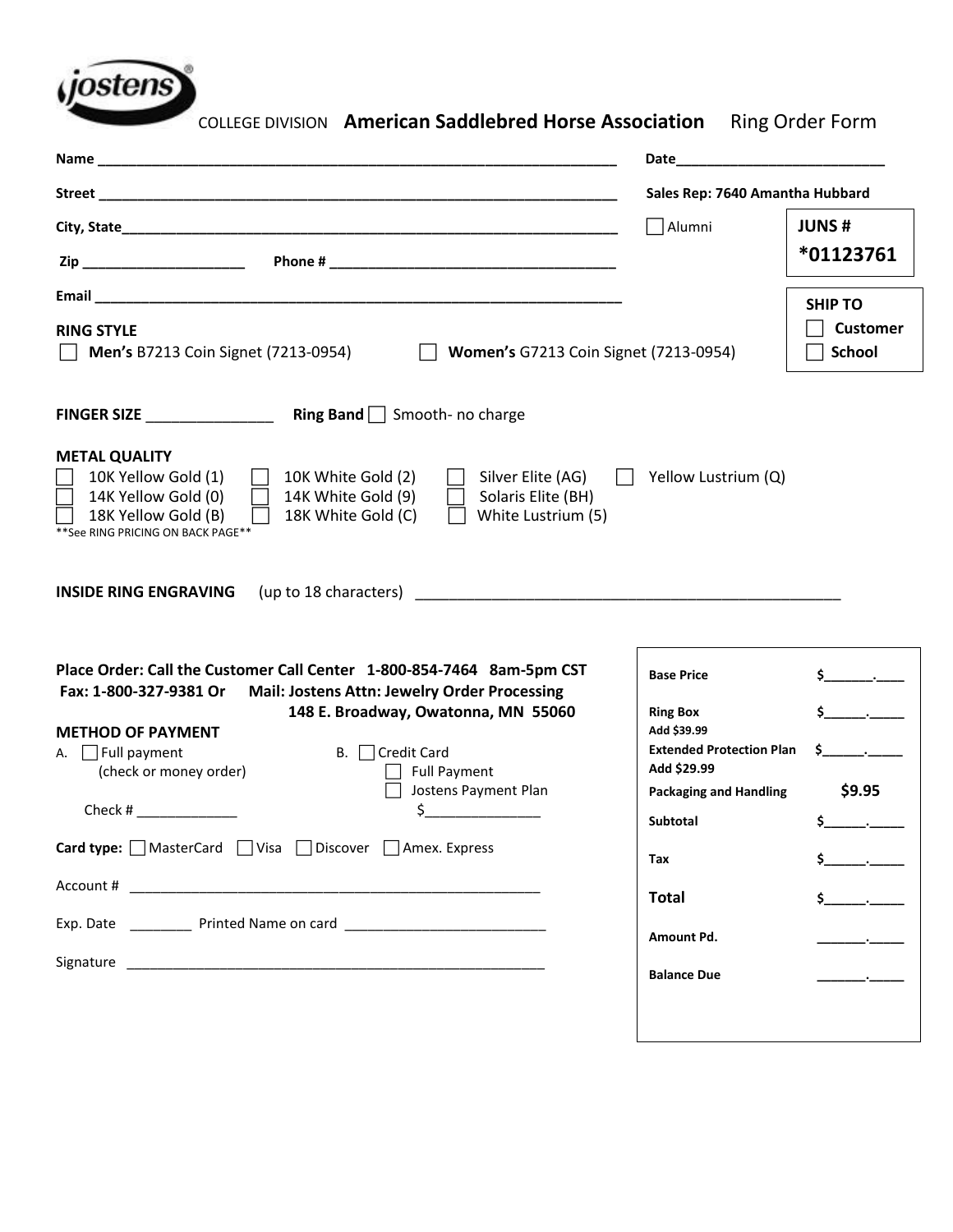

College Division ASHA Order Form Page 2



# Ring Pricing (subject to change due to metal cost) ASHA (01123761)

| <b>Men's Signet Ring with NO stone sets</b> |   |                                       |           |                |
|---------------------------------------------|---|---------------------------------------|-----------|----------------|
| 7213                                        | B | Lustrium                              | NA.       | \$<br>219.99   |
|                                             |   | <b>Yellow Lustrium</b>                | <b>NA</b> | \$<br>299.99   |
|                                             |   | <b>Silver Elite</b>                   | <b>NA</b> | \$<br>369.99   |
|                                             |   | Solaris                               | NA.       | \$<br>409.99   |
|                                             |   | 10K                                   | NA.       | \$<br>639.99   |
|                                             |   | 14K                                   | <b>NA</b> | \$<br>869.99   |
|                                             |   | 18K                                   | <b>NA</b> | \$<br>1,199.99 |
|                                             |   |                                       |           |                |
|                                             |   |                                       |           |                |
|                                             |   | Ladies Signet Ring with NO stone sets |           |                |
| 7213<br>G                                   |   | Lustrium                              | <b>NA</b> | \$<br>199.99   |
|                                             |   | <b>Yellow Lustrium</b>                | <b>NA</b> | \$<br>269.99   |
|                                             |   | <b>Silver Elite</b>                   | NA.       | \$<br>319.99   |
|                                             |   | Solaris                               | NA.       | \$<br>339.99   |
|                                             |   | 10K                                   | NA.       | \$<br>419.99   |
|                                             |   | 14K                                   | <b>NA</b> | \$<br>569.99   |
|                                             |   | 18K                                   | <b>NA</b> | \$<br>689.99   |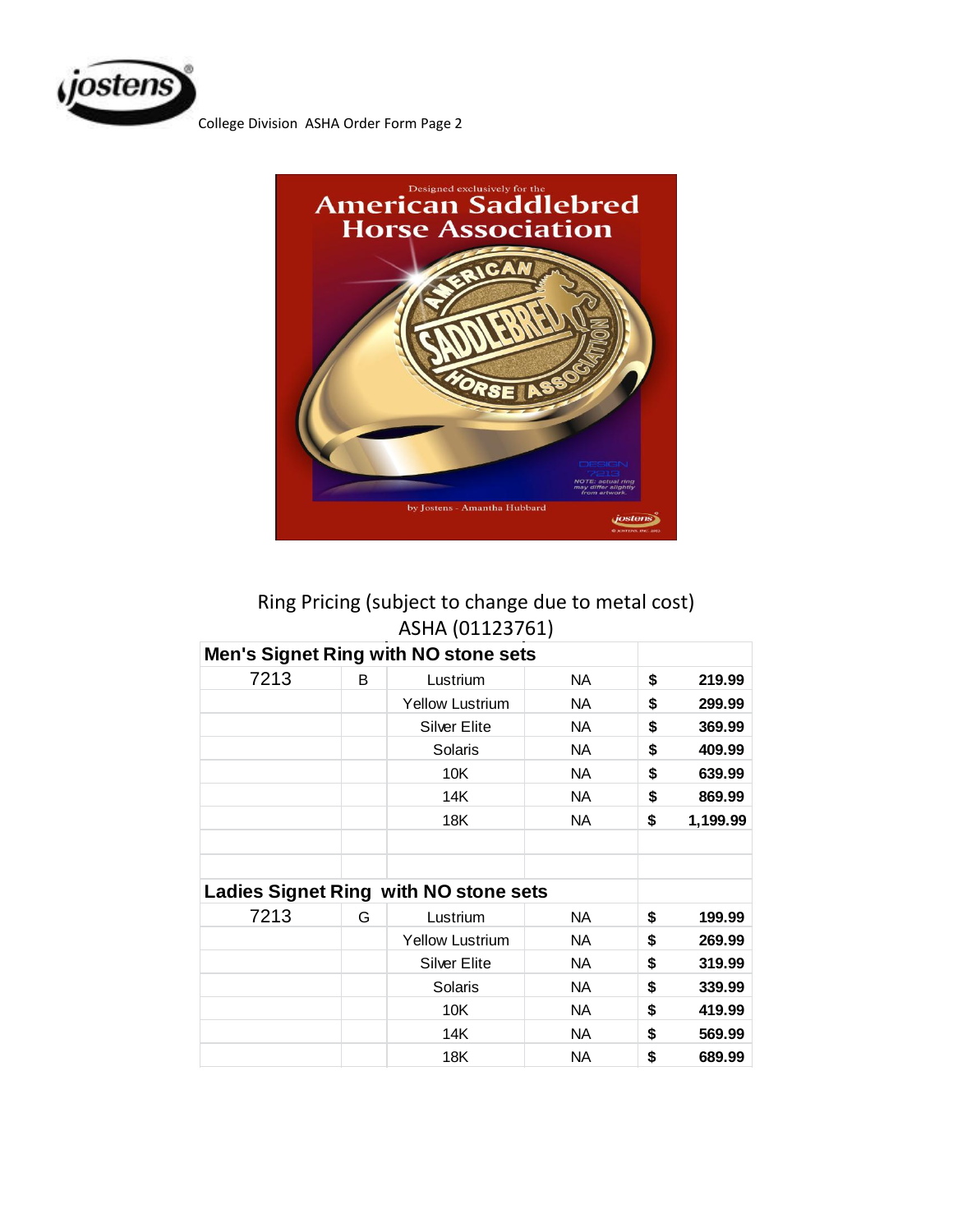

College Division ASHA Order Form Ring Information

## **What are the different metal choices?**

Jostens offers a variety of metal choices including white and yellow gold, Solaris Elite™, and Yellow Lustrium®.

**Gold** - Jostens offers gold in 2 colors and 3 karat qualities: **Yellow Gold** - Because of its durability and lasting value over time, gold is a wise investment. Gold has been the standard for jewelry for over 4000 years.

#### **Metal Purities**

**18K:** - 75% pure gold, 25% metal alloy.

**14K:** - 58.5% pure gold, 41.5% metal alloy.

**10K:** - 41.7% pure gold, 58.3% metal alloy.

- **Solaris Elite™** This radiant yellow 6K metal alloy is beautiful and affordable. We've combined durability and affordability to create our exclusive yellow 6K alloy.
- **Yellow Lustrium®** Lustrium is a non-precious metal alloy that is silver in color. It is a hard and durable metal. Lustrium will react to oxygen and thus may require additional care and [cleaning.](http://www.jostens.com/help/shared/FAQ_CleanRing.asp?bc=hs) The Yellow Lustrium metal will be gold in color because of a coating with 23 karat yellow gold.

**Installment Plan:** Jostens Credit Card Installment Plan allows you to make 4 equal payments on your credit card with no additional interest fees from Jostens. Your first payment will be charged to your credit card upon receipt of order. Successive payments will be charged every 30 days until your payment is complete.

**Jostens Payment Plan:** \$50 deposit due at time of order. Balance billed in 4 equal monthly installments. A \$15 holding fee will be added to invoice. Ring production begins once 75% of the balance due is paid and generally takes 6 weeks (production time varies). Ring ships only if paid in full. Note: Balance due may be paid in full at any time during the installment process (\$15 holding fee will still be applied).

### **How to care for your Jostens jewelry**

To preserve the beauty and luster of your jewelry, wash with a mild detergent in lukewarm water. Rinse, then dry with a soft, clean cloth. Do not use any type of brush, sharp instrument or rough cloth for cleaning.

For any sterling silver-based products, should your jewelry begin to demonstrate signs of tarnishing, it may be easily removed with a fine brand of silver cleaner applied with a soft cloth. To protect your jewelry from permanent damage, avoid any contact with harsh acids and agents such as chlorine. The effect of harsh acids/agents is permanent. Be sure to remove your jewelry before coming into contact with harsh agents. Some commercial jewelry cleaners may contain these harsh chemicals, use of these products are not recommended.